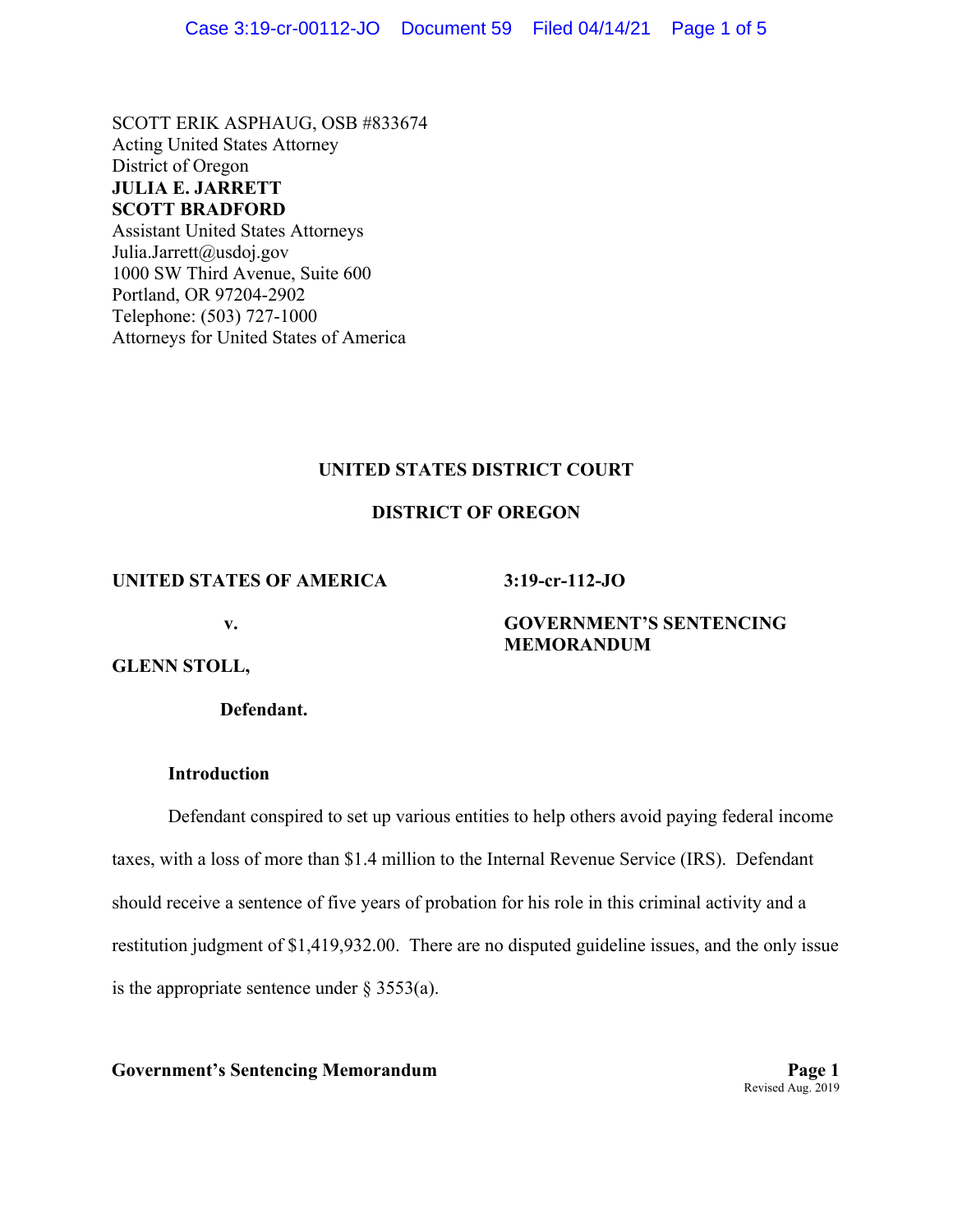### **Factual Background**

#### **A. The Offense Conduct**

Defendant served as the "Director and General Counsel" of Remedies at Law since its inception. Through Remedies at Law and related entities, Defendant organized, promoted, and marketed schemes designed to assist people in evading the assessment and collection of federal income taxes. Defendant advised clients that they can avoid paying taxes by placing their assets and income into so-called "ministerial trusts."

In September of 2007, Karl Brady and Laurie Brady, husband and wife, began working with defendant and Remedies at Law to evade the assessment of income taxes and to shield Karl Brady's Northwest Behavioral Healthcare Services (NWBHS) income and other assets from the Internal Revenue Service. Between September 2007 and December 2014, defendant and Karl Brady caused NWBHS to pay what had been Karl Brady's salary and other compensation to nominees. Together, defendant and Karl Brady created nominees, including entities and trusts like Progeny Services and Progeny Foundation, to hold legal title to real and personal property; used nominees and associated financial accounts to conceal and to attempt to conceal income and assets from the IRS; used nominees to pay personal expenses; and caused NWBHS to pay what had been Karl Brady's salary and other compensation for Karl Brady to nominees, including entities and trusts. Defendant also worked with Karl Brady to quitclaim deed three of Karl Brady's properties to ministerial property trusts as part of the scheme to avoid paying taxes. As part of defendant's program, defendant and others created Embassy of Heaven "licenses" for Karl Brady and Laurie Brady. The Embassy of Heaven is a separate entity affiliated with defendant and Remedies at Law.

### **Government's Sentencing Memorandum Page 2**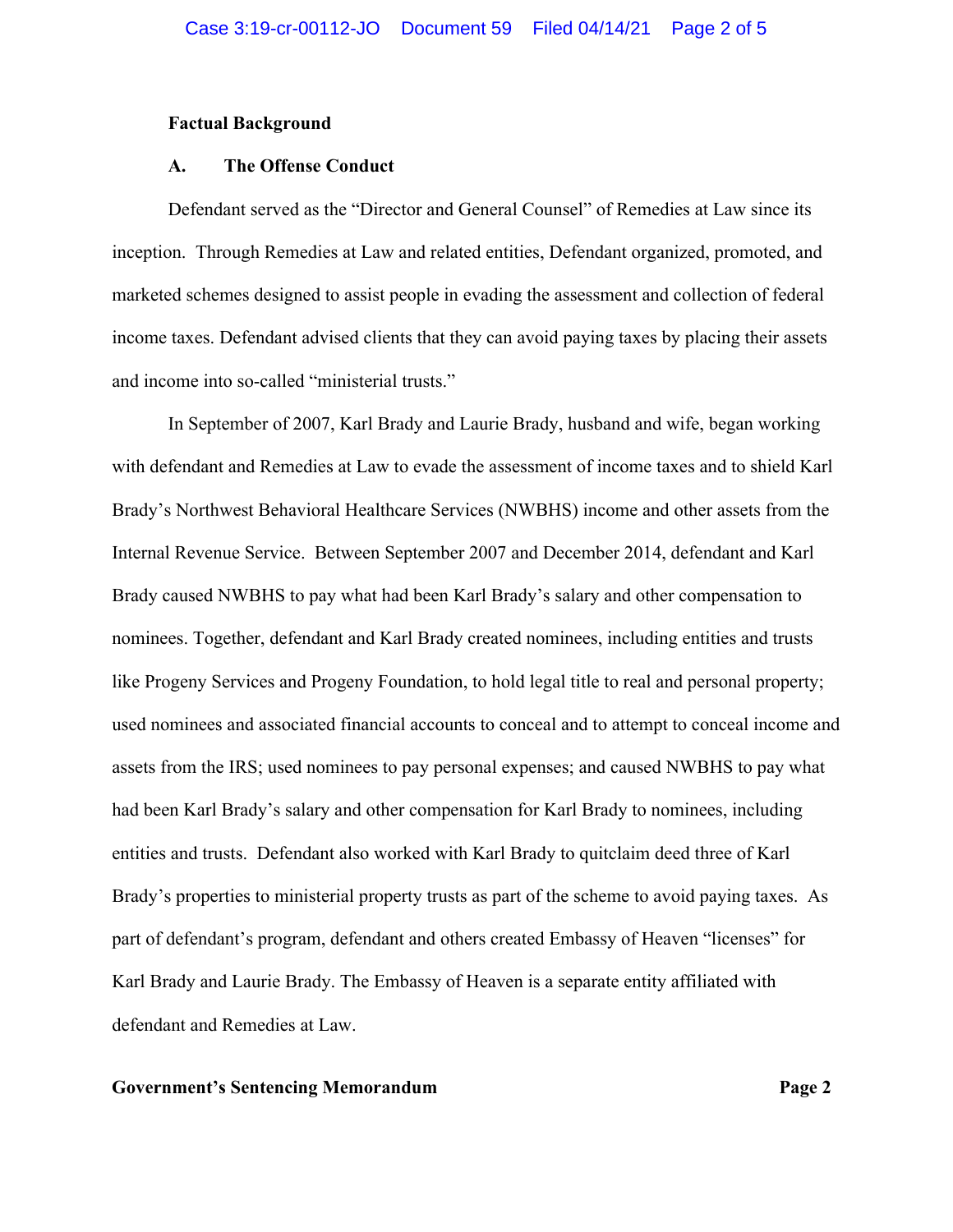### Case 3:19-cr-00112-JO Document 59 Filed 04/14/21 Page 3 of 5

After Internal Revenue Service Criminal Investigation (IRS-CI) Agents executed search warrants at Karl Brady's home in 2014, defendant directed Karl Brady to deposit all of what had been Karl Brady's NWBHS income into an account in the name of From the Heart Foundation. Defendant and his associates at Remedies at Law had sole management control over the From the Heart Foundation account. From July 2014 through August 2016, Karl Brady accessed funds in the From the Heart Foundation account by communicating with Remedies at Law associates. Karl Brady or Laurie Brady submitted check requests to Remedies at Law for funds to pay Karl Brady's personal and family expenses from the From the Heart Foundation nominee account. Defendant reviewed and signed the From the Heart Foundation checks and sent the checks to Karl Brady.

Beginning in 2008 and continuing through 2015, during the time Karl Brady and others worked with defendant, Karl Brady filed no personal income tax returns, despite receiving income of more than \$3 million dollars and being required by law to do so.

# **B. The Charges**

Defendant was charged in a seven-count Indictment with one count of Conspiracy to Defraud the United States in violation of 18 U.S.C. § 371; three counts of Evasion of Income Tax in violation of 26 U.S.C. § 7201; one count of Conspiracy to Commit Brank Fraud in violation of 18 U.S.C. § 1349; one count of Bank Fraud in violation of 18 U.S.C. § 1344, and one count of False Statement on a Loan Application in violation of 18 U.S.C. § 1014.

### **C. The Plea Agreement & Guideline Computations**

Defendant agreed to plead guilty to one count of Conspiracy to Defraud the United States and one count of Evasion of Income tax, and the government agreed to dismiss the remaining

#### **Government's Sentencing Memorandum Page 3**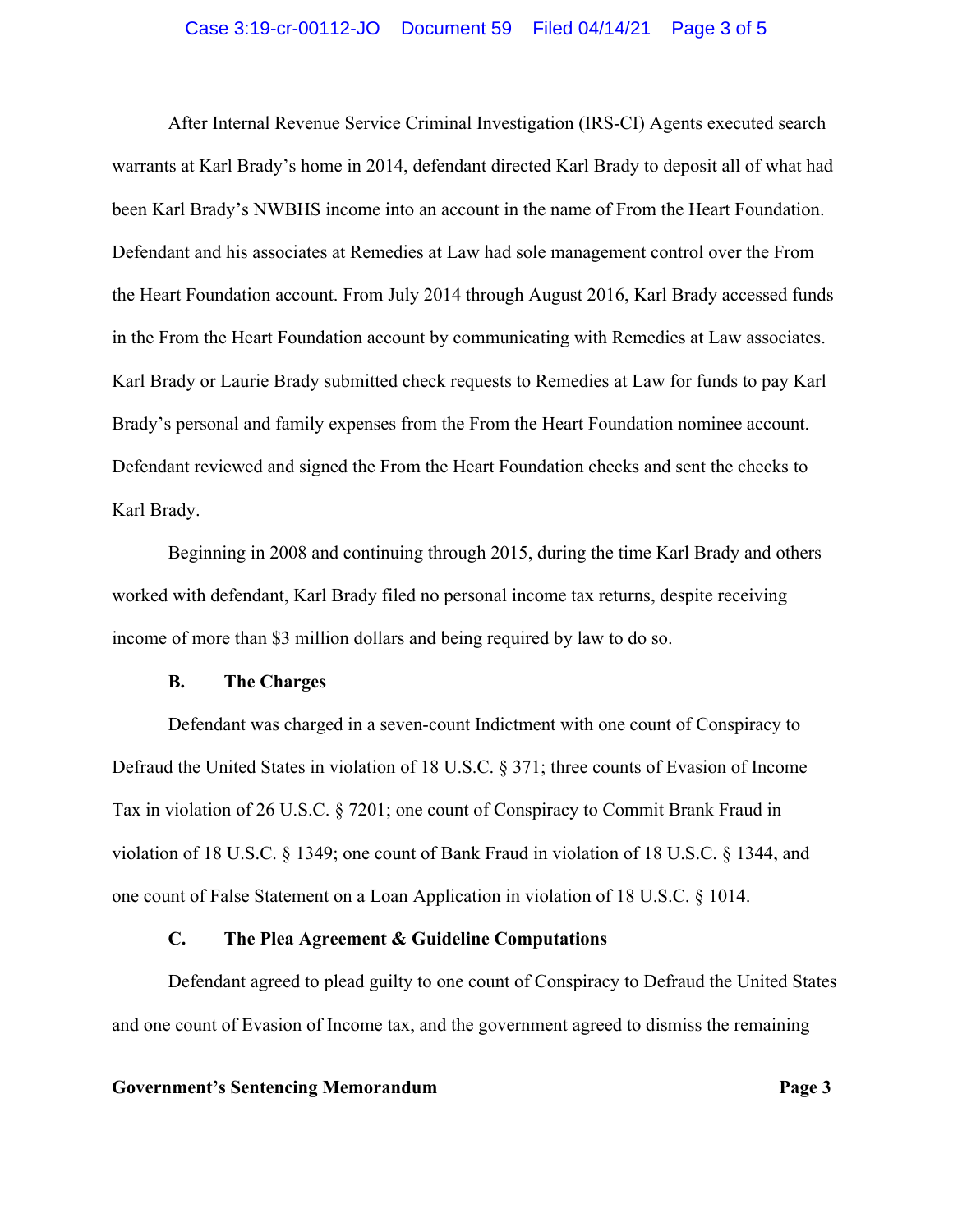# Case 3:19-cr-00112-JO Document 59 Filed 04/14/21 Page 4 of 5

counts. The government also agreed, subject to the limitations set forth in the agreement, to recommend that defendant receive a three-level reduction for acceptance of responsibility.

| <b>Enhancement</b>                      | <b>Government's Position</b> |
|-----------------------------------------|------------------------------|
| Base—                                   | 20 (not contested)           |
| USSG $\S 2T1.1(a)(1)$ and $2T4.1(G)$    |                              |
| Sophisticated Means-                    | 2 (not contested)            |
| USSG $\S 2T1.1(b)(2)$                   |                              |
| Leader/organizer-                       | 2 (not contested)            |
| USSG $\S$ 3B1.1(c)                      |                              |
| Acceptance of Responsibility-           | -3 (not contested)           |
| USSG $\S$ 3E1.1                         |                              |
| <b>Government's Total Offense Level</b> | 21                           |
| <b>Resulting Guideline Range</b>        | 37-46 months                 |

The parties agree with the following guideline computations:

#### **Argument**

# **A. Government's Recommended Sentence**

Defendant provided education, infrastructure, and services to those wishing to avoid paying federal income taxes. Defendant's operation violated federal law and caused an enormous tax loss to the IRS.

 However, although the tax loss is very significant, defendant did not receive the financial benefit of these avoided taxes himself. The proceeds of his scheme largely went to Karl and Laurie Brady. Defendant's profit was much more limited and modest. Also, in contrast with Karl and Laurie Brady, defendant lived a modest lifestyle. He has spent much of his time serving his community and people in need. Furthermore, defendant is elderly and at higher risk for severe side effects from COVID-19.